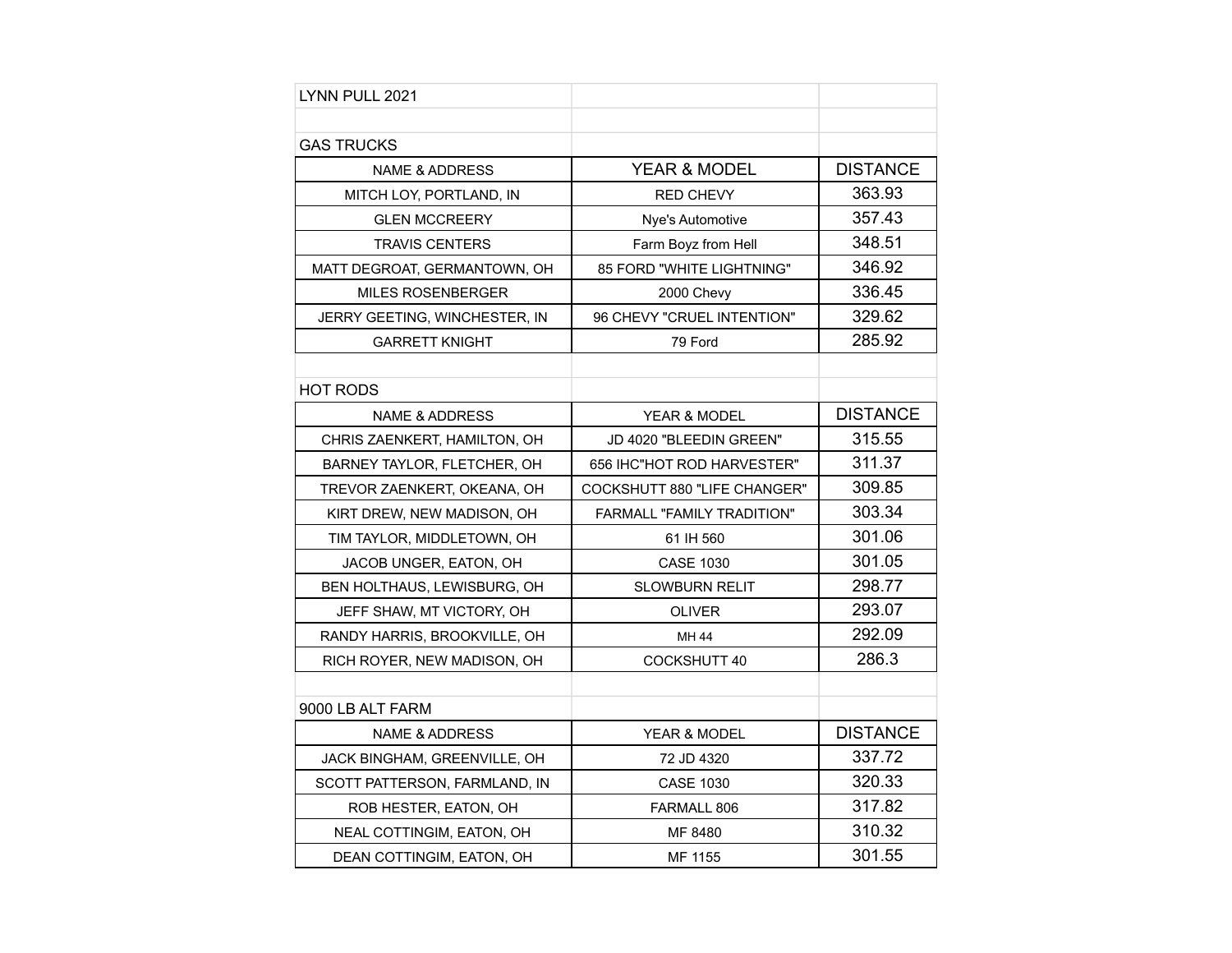| ROY ROSENBERGER, BROOKVILLE, IN | JD 4430                      | 239.2           |
|---------------------------------|------------------------------|-----------------|
| BRAD LETSCHE, TRENTON, OH       | <b>INT 1066</b>              | -1              |
|                                 |                              |                 |
| <b>NASS</b>                     |                              |                 |
| <b>NAME &amp; ADDRESS</b>       | <b>YEAR &amp; MODEL</b>      | <b>DISTANCE</b> |
| MIKE PATTERSON, MODOC, IN       | 70 CASE 970                  | 307.24          |
| TIM BEISER, HAMILTON, OH        | CASE 970 "ALL IN"            | 307             |
| RONALD PAXTON, ROSEVILLE OH     | 49 OLIVER 88                 | 305.27          |
| BILL DOWNING, CENTERVILLE, IN   | <b>55 OLIVER 88</b>          | 304.61          |
| BOB RHOADES, CENTERVILLE, IN    | 58 IH 460                    | 298.74          |
| MIKE CLARK, RUSHVILLE, IN       | OLIVER 88                    | 281.2           |
|                                 |                              |                 |
| 9500 HOT FARM                   |                              |                 |
| <b>NAME &amp; ADDRESS</b>       | <b>YEAR &amp; MODEL</b>      | <b>DISTANCE</b> |
| JOHNNY FLECK, MINSTER, OH       | IH 1066 "ALL BEEF"           | 330.15          |
| RUSS CLARK, COVINGTON, OH       | JD 4250 "CRUIZIN DEERE"      | 321.78          |
| CHRIS REGEDANZ, CELINA, OH      | JD 4450 "SHOW STOPPER"       | 316.29          |
| MITCH REGEDANZ, CELINA, OH      | JD 4520 "DEMONSTRATOR"       | 313.45          |
| BRANDON MONEBRAKE, EATON, OH    | <b>JD 4010</b>               | 313.35          |
| JUSTIN ROYER, NEW MADISON, OH   | IH 1466                      | 295.56          |
|                                 |                              |                 |
| 2.6 DIESEL                      |                              |                 |
| <b>NAME &amp; ADDRESS</b>       | YEAR & MODEL                 | <b>DISTANCE</b> |
| TYLER RICE, MT STERLING, OH     | 02 DODGE                     | 326.32          |
| MIKE FARRELL, LONDON, OH        | 06 RAM 2500 "THE MAD MEDIC"  | 322.65          |
| JACOB PHELPS, GERMANTOWN, OH    | 96 DODGE RAM "SIMPLY WICKED" | 322.42          |
| DREW KROGMAN, CELINA, OH        | 03 DODGE "BIG BLUE"          | 307.34          |
|                                 |                              |                 |
| DIV II 4500 ANTIQUES            |                              |                 |
| <b>NAME &amp; ADDRESS</b>       | YEAR & MODEL                 | <b>DISTANCE</b> |
| RANDY HEDRICK,                  | $\tilde{?}$                  | 205.38          |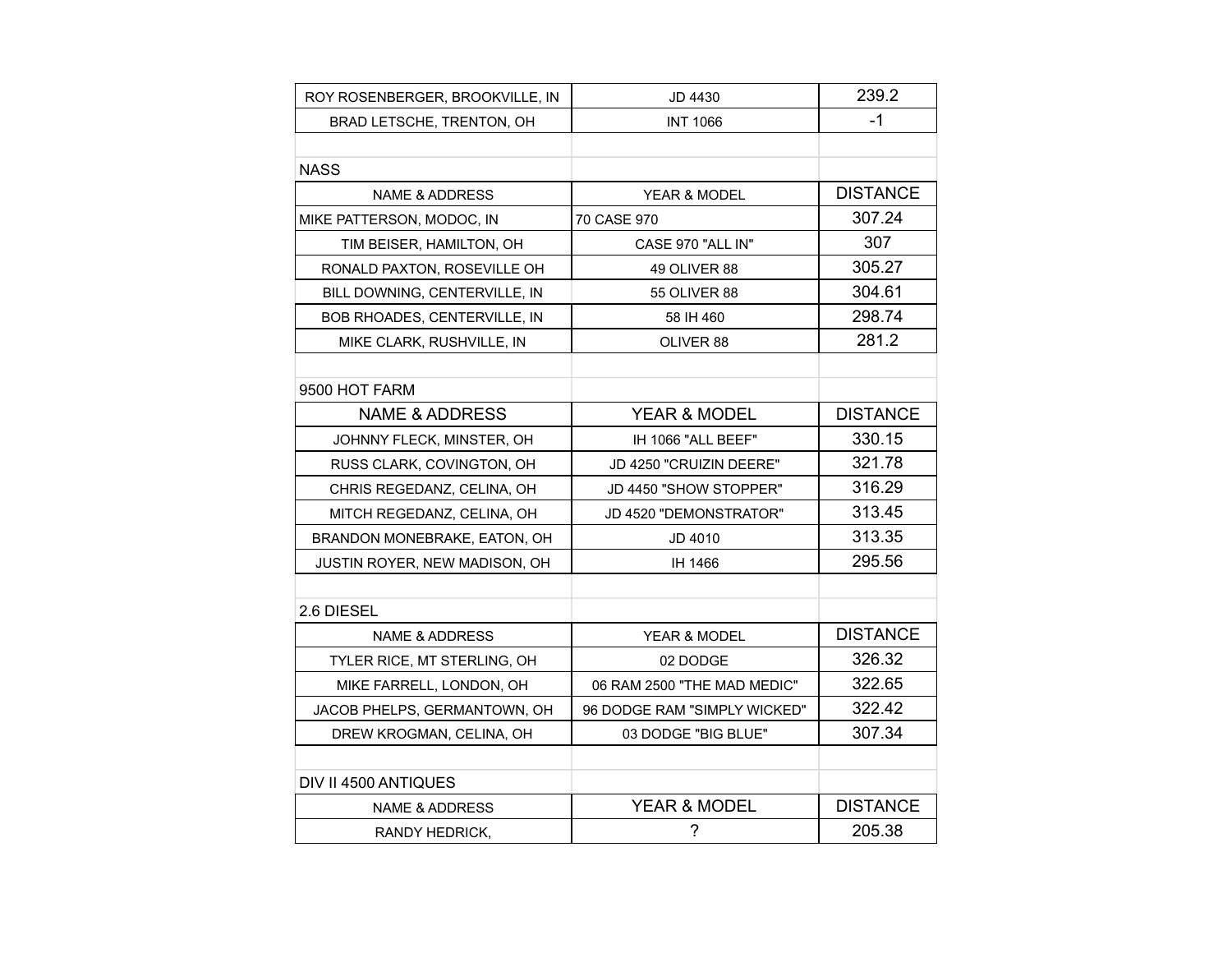| KEVIN KUHN, RUSHVILLE, IN         | $\overline{\phantom{0}}$ | 202.09          |
|-----------------------------------|--------------------------|-----------------|
| CONNER COOK, RUSHVILLE, IN        | OLIVER 770               | 199             |
| DAN BROWN, RUSHVILLE, IN          | 58 FARMALL 460           | 197.42          |
| TOMMY CARR,                       | ?                        | 194.27          |
| DELBERT HERTEL, LIBERTY, IN       | 58 OLIVER 770            | 194.02          |
| AUSTIN CLARK, HOMER, IN           | OLIVER 88                | 191.12          |
| NATE NIEHOFF, RUSHVILLE, IN       | 58 COCKSHUTT 570         | 190.61          |
| JOHN HODUPP,                      | <b>INT 560</b>           | 187.15          |
| PHIL KUHN, RUSHVILLE, IN          | OLIVER 880               | 183.95          |
| MATT GLASER, LOSANTVILLE, IN      | <b>OLIVER 88 DIESEL</b>  | 183.28          |
| JIM ROSE, BROOKVILLE, IN          | 59 FARMALL 460           | 182.24          |
| GARY HUMMEL, NEW WESTON, OH       | 51 COCKSHUTT 40          | 179.44          |
| DUANE RISSELMAN, CONNERSVILLE, IN | 49 MMU                   | 178.77          |
| BOB WILLS, UC, OH                 | 52 OLIVER 88             | 178.71          |
| DAVID RISSELMAN, RUSHVILLE, IN    | 59 FARMALL 460           | 178.01          |
| TOM OWENS, MUNCIE, IN             | <b>52 OLIVER 77</b>      | 171.81          |
| DRENDA BAB ER, MACY, IN           | OLIVER 880               | 164.66          |
| JOEY SUGGS EATON, OH              | <b>FARMALL SUPER H</b>   | 162.96          |
| GATLIN PATTERSON, WINCHESTER, IN  | MH 44                    | 145.03          |
|                                   |                          |                 |
| DIV II 5000 ANTIQUES              |                          |                 |
| NAME & ADDRESS                    | <b>YEAR &amp; MODEL</b>  | <b>DISTANCE</b> |
| DAN BROWN, RUSHVILLE, IN          | FARMALL 460              | 219.98          |
| JOHN HODUPP, IN                   | 560 INT                  | 219.67          |
| LLOYD LEE, ELDORADO, OH           | 54 FORDSON MAJ DIESEL    | 218.71          |
| DEVON NIEHOFF, RUSHVILLE, IN      | 58 FARMALL 560           | 217.7           |
| DUANE RISSELMAN, CONNERSVILLE, IN | 49 MMU                   | 215.52          |
| KEVIN KUHN, RUSHVILLE, IN         | ?                        | 215.03          |
| TOMMY CARR, RIDGEVILLE, IN        | 53 MM UBE                | 214.74          |
| JIM ROSE, BROOKVILLE, IN          | 59 FARMALL 460           | 214.73          |
| ERK VANNATTA, FALMOUTH, IN        | FARMALL 460              | 214.19          |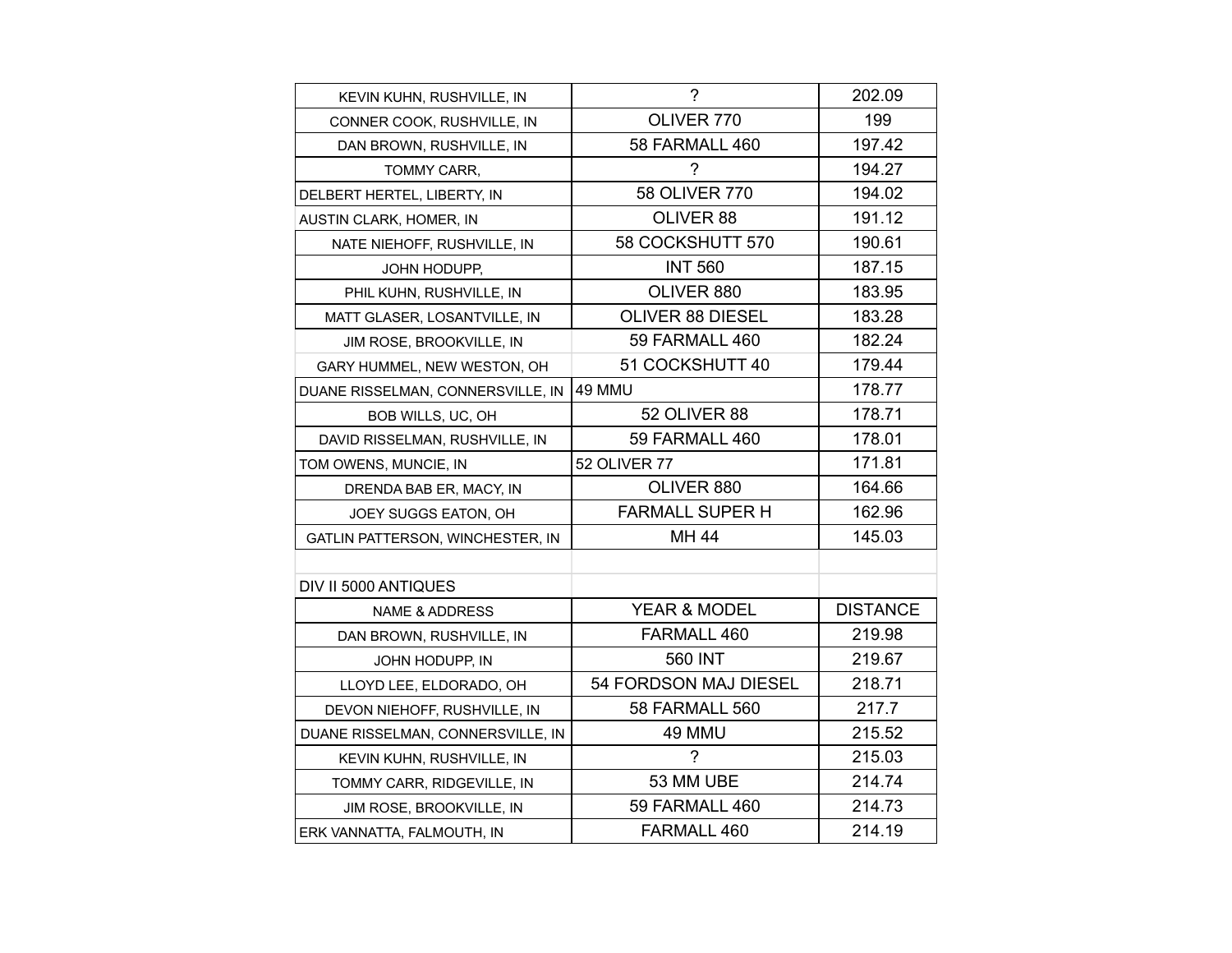| DELBERT HERTEL, LIBERTY, IN      | 58 OLIVER 770            | 213.87          |
|----------------------------------|--------------------------|-----------------|
| AUSTIN CLARK, HOMER, IN          | OLIVER 88                | 210.8           |
| PHIL MIERS, MOORELAND, IN        | JD G                     | 210.76          |
| NATE NIEHOFF, RUSHVILLE, IN      | 58 COCKSHUTT 570         | 208.66          |
| DAVID RISSELMAN, RUSHVILLE, IN   | 59 FARMALL 460           | 208.27          |
| GARY HUMMEL, NEW WESTON, OH      | 51 COCKSHUTT 40          | 197.7           |
| GLEE ANN WILLS, UC OH            | 46 JD A                  | 194.57          |
| PHIL KUHN, RUSHVILLE, IN         | OLIVER 880               | 193.58          |
| EDGAR BILLS, CELINA, OH          | <b>58 FARMALL 560</b>    | 189.77          |
| MATT GLASER, LOSANTVILLE, IN     | <b>OLIVER 88 DIESEL</b>  | 189.57          |
| BOB WILLS, UC, OH                | 52 OLIVER 88             | 186.34          |
| DRENDA BABER, MACY, IN           | OLIVER 880               | 184.32          |
| WAYLON ALCORN, LIBERTY, IN       | 53 SUPER M               | 170.57          |
| JOEY SUGGS, EATON, OH            | <b>FARMALL SUPER H</b>   | 162.28          |
| CONNER COOK, RUSHVILLE, IN       | OLIVER 770               | -1              |
|                                  |                          |                 |
|                                  |                          |                 |
| <b>DIV III 5000 8MPH</b>         |                          |                 |
| NAME & ADDRESS                   | YEAR & MODEL             | <b>DISTANCE</b> |
| DALE MARLING, LIBERTY, IN        | IH 560                   | 234.59          |
| RANDY HEDRICK,                   | $\overline{\phantom{a}}$ | 229.16          |
| BRIAN FARTHING, W COL CORNER, IN | 560                      | 228.29          |
| CONNER COOK, RUSHVILLE, IN       | 560                      | 225.95          |
| CHARLIE STARKE, RUSHVILLE, IN    | 58 FARMALL 460           | 223.17          |
| ANDY HEDRICK, CONNERSVILLE, IN   | IH 460                   | 221.87          |
| WAYNE SAMMONS, RUSHVILLE, IN     | 58 IH 460                | 219.14          |
| MIKE YELEY, HOPE, IN             | IH 560                   | 218.41          |
| MATT SAUERLAND, BROOKVILLE, IN   | IH 460                   | 218.3           |
| CHARLIE STARKE, RUSHVILLE, IN    | <b>58 FARMALL 560</b>    | 211.19          |
| HANK STEINMETZ, GREENVILLE, OH   | 50 MM UTE                | 192.25          |
| LLOYD LEE, ELDORADO, OH          | 54 FORDSON MAJ DIESEL    | 179.53          |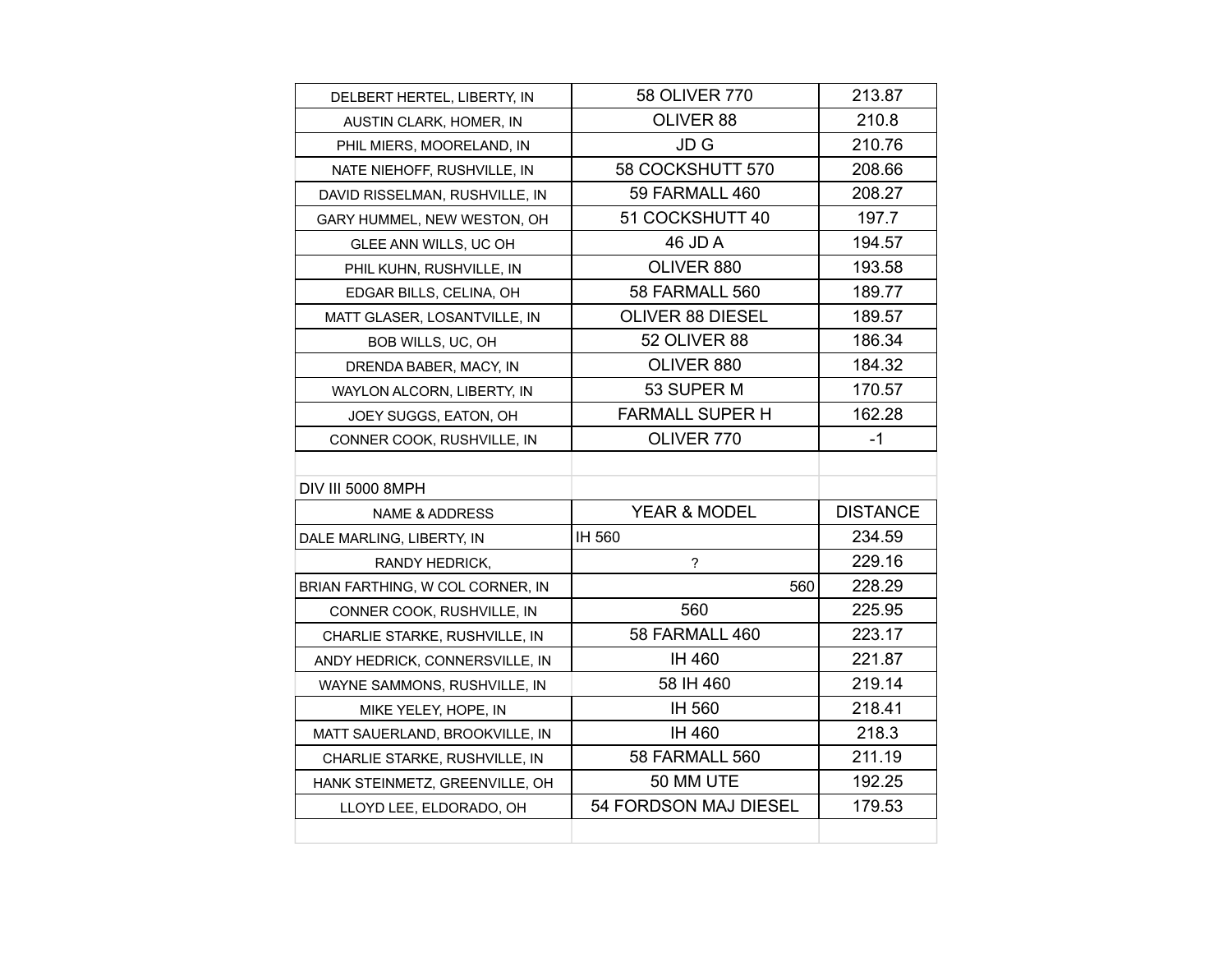| DIV III 5000 10 MPH               |                          |                 |
|-----------------------------------|--------------------------|-----------------|
| <b>NAME &amp; ADDRESS</b>         | YEAR & MODEL             | <b>DISTANCE</b> |
| CHARLIE STARKE, RUSHVILLE, IN     | 58 FARMALL 460           | 216.93          |
| JIM O'NEAL, MORRISTOWN, IN        | OLIVER 880               | 216.34          |
| BRIAN FARTHING, W COL CORNER, IN  | 560                      | 216.23          |
| RANDY HEDRICK, RUSHVILLE, IN      | $\overline{\phantom{a}}$ | 216.03          |
| CONNER COOK, RUSHVILLE, IN        | 560                      | 215.25          |
| ANDY HEDRICK, CONNERSVILLE, IN    | IH 460                   | 209.45          |
| DALE MARLING, LIBERTY, IN         | IH 560                   | 204.35          |
| HANK STEINMETZ, GREENVILLE, OH    | 50 MM UTE                | 200.06          |
| MIKE YELEY, HOPE, IN              | IH 560                   | $-1$            |
| CHARLIE STARKE, RUSHVILLE, IN     | <b>58 FARMALL 560</b>    | $-2$            |
| MATT SAUERLAND, BROOKVILLE, IN    | IH 460                   | $-3$            |
|                                   |                          |                 |
| DIV II 5250                       |                          |                 |
| <b>NAME &amp; ADDRESS</b>         | YEAR & MODEL             | <b>DISTANCE</b> |
| DAVID RISSELMAN, RUSHVILLE, IN    | 59 FARMALL 460           | 180.69          |
| DUANE RISSELMAN, CONNERSVILLE, IN | 49 MMU                   | 173.79          |
| EDGAR BILLS, CELINA, OH           | <b>58 FARMALL 560</b>    | 173.71          |
| DEVON NIEHOFF, RUSHVILLE, IN      | <b>58 FARMALL 560</b>    | 173.31          |
| LLOYD LEE, ELDORADO, OH           | 54 FORDSON MAJ DIESEL    | 170.59          |
| DELBERT HERTEL, LIBERTY, IN       | 58 OLIVER 770            | 170             |
| KEVIN KUHN, RUSHVILLE, IN         |                          | 169.94          |
| TOMMY CARR, RIDGEVILLE, IN        | 53 MM UBE                | 168.97          |
| JIM ROSE, BROOKVILLE, OH          | 59 FARMALL 460           | 168.52          |
| NATE NIEHOFF, RUSHVILLE, IN       | 58 COCKSHUTT 570         | 167.93          |
| DAN BROWN, RUSHVILLE, IN          | 58 FARMALL 460           | 166.86          |
| ERIK VANNATTA, FALMOUTH, IN       | FARMALL 460              | 166.44          |
| JOHN HODUPP,                      | ?                        | 166.09          |
| PHIL MIERS, MOORELAND, IN         | JD G                     | 162.05          |
| GARY HUMMEL, NEW WESTON, OH       | 51 COCKSHUTT 40          | 158.01          |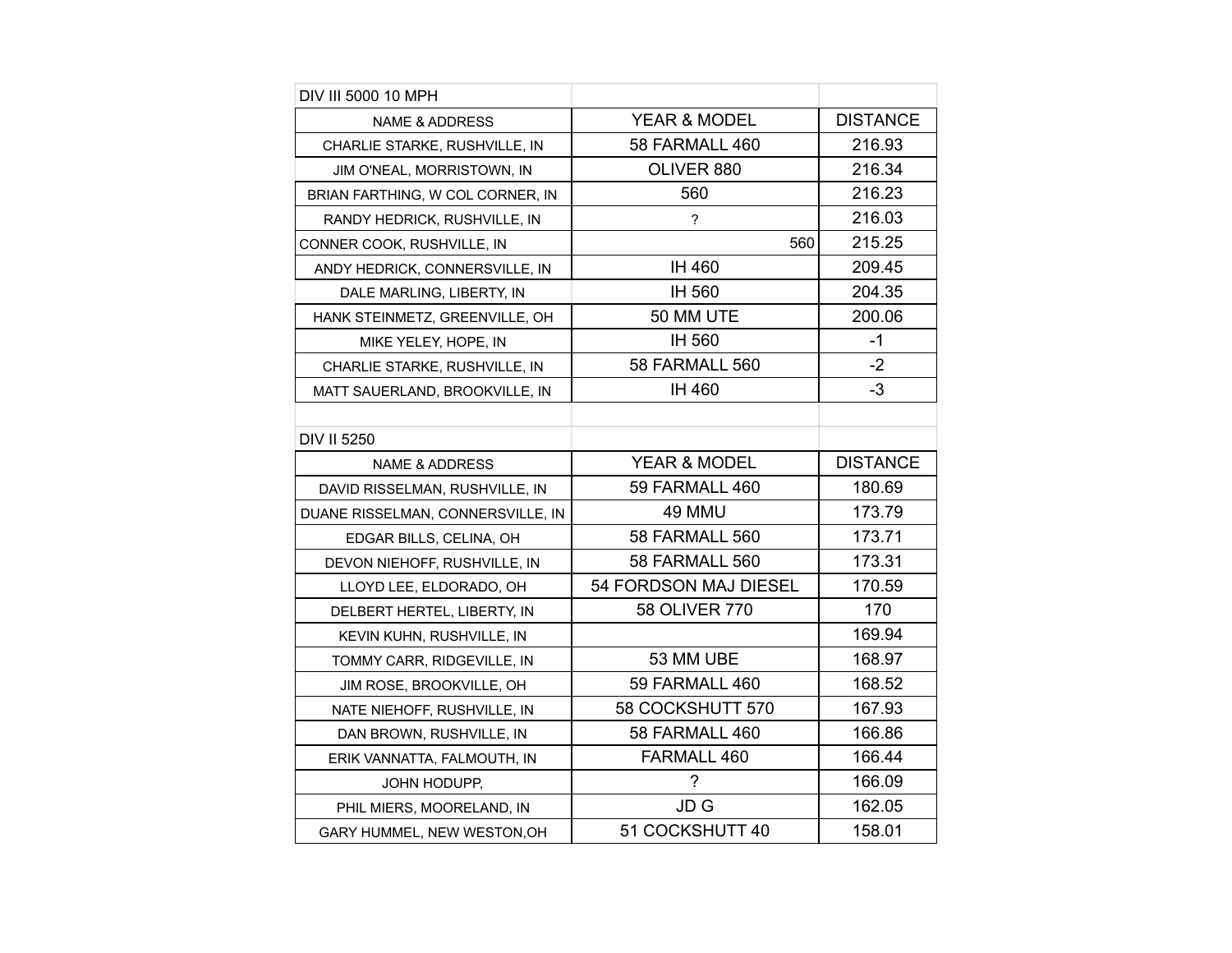| PHIL KUHN, RUSHVILLE, IN         | OLIVER 880            | 149.15          |
|----------------------------------|-----------------------|-----------------|
| CONNER COOK, RUSHVILLE, IN       | OLIVER 770            | -1              |
|                                  |                       |                 |
| DIV III 5250 8MPH                |                       |                 |
| <b>NAME &amp; ADDRESS</b>        | YEAR & MODEL          | <b>DISTANCE</b> |
| BRIAN FARTHING, W COL CORNER, IN | 560                   | 223.4           |
| MIKE YELEY, HOPE, IN             | IH 560                | 218.72          |
| RANDY HEDRICK,                   | ?                     | 217.52          |
| CHARLIE STARKE, RUSHVILLE, IN    | 58 FARMALL 560        | 217.14          |
| CHARLIE STARKE, RUSHVILLE, IN    | 58 FARMALL 460        | 214.21          |
| JIM O'NEAL, MORRISTOWN, IN       | OLIVER 880            | 212.75          |
| CONNER COOK, RUSHVILLE, IN       | 560                   | 212.56          |
| MATT SAUERLAND, BROOKVILLE, IN   | IH 460                | 210.17          |
| ANDY HEDRICK, CONNERSVILLE, IN   | IH 460                | 202.98          |
| HANK STEINNMETZ, GREENVILLE, OH  | 50 MM UTE             | 188.53          |
| DALE MARLING, LIBERTY, IN        | IH 560                | $-1$            |
|                                  |                       |                 |
| DIV III 5250 ANTIQUES 10 MPH     |                       |                 |
| <b>NAME &amp; ADDRESS</b>        | YEAR & MODEL          | <b>DISTANCE</b> |
| RANDY HEDRICK,                   |                       | 219.4           |
| CHARLIE STARKE, RUSHVILLE, IN    | <b>58 FARMALL 560</b> | 216.71          |
| CHARLIE STARKE RUSHVILLE, IN     | 58 FARMALL 460        | 215.64          |
| MATT SAUERLAND, BROOKVIVLLE, IN  | IH 460                | 207.46          |
| CONNER COOK, RUSHVILLE, IN       | 560                   | 202.21          |
| MIKE YELEY, HOPE, IN             | IH 560                | 201.58          |
| BRIAN FARTHING, W COL CORNER, IN | 560                   | 199.39          |
| HANK STEINMETZ, GREENVILLE, OH   | 50 MM UTE             | 194.69          |
| DALE MARLING, LIBERTY, IN        | IH 560                | 192.63          |
| ANDY HEDRICK, CONNERSVILLE, IN   | IH 460                | $-1$            |
|                                  |                       |                 |
| DIV II 5000 ANTIQUES             |                       |                 |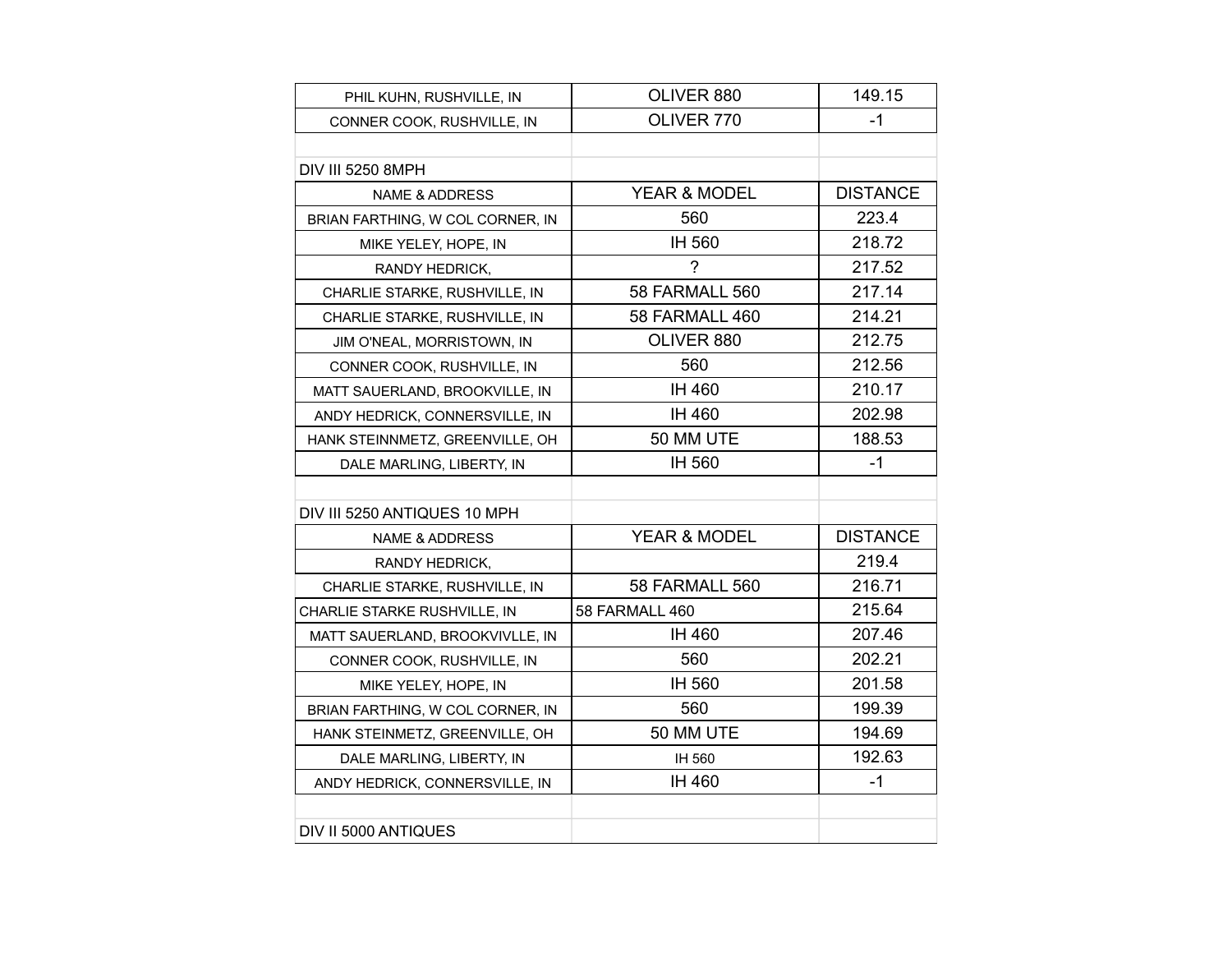| <b>NAME &amp; ADDRESS</b>         | YEAR & MODEL            | <b>DISTANCE</b> |
|-----------------------------------|-------------------------|-----------------|
| DUANE RISSELMAN, CONNERSVILLE, IN | 49 MMU                  | 177.55          |
| DAVID RISSELMAN, RUSHVILLE, IN    | 59 FARMALL 460          | 176.38          |
| DEVON NIEHOFF, RUSHVILLE, IN      | <b>58 FARMALL 560</b>   | 172.77          |
| TOMMY CARR, RIDGEVILLE, IN        | 53 MM UBE               | 169.82          |
| KEVIN KUHN, RUSHVILLE, IN         | 7                       | 165.38          |
| MEL CLARK, HOMER, IN              | OLIVER 88               | 162.01          |
| FRANK MARCHAL, BRADFORD, OH       | 55 CASE 400             | 160.69          |
| GARY HUMMEL, NEW WESTON, OH       | 51 COCKSHUTT 40         | 159.71          |
| MARK VANNATTA, FALMOUTH, IN       | IH 460                  | 159.35          |
| PHIL MIERS, MOORELAND, IN         | JD G                    | 159.3           |
| JOHN HODUPP, UPLAND, IN           | <b>INT 560</b>          | 159.16          |
| DAN BROWN, RUSHVILLE, IN          | 58 FARMALL 460          | 158.67          |
| JIM ROSE, BROOKVILLE, OH          | <b>59 FAMALL 460</b>    | 157.08          |
| DRENDA BABER, MACY, IN            | OLIVER 880              | 153.52          |
| GLEE ANN WILLS, UC, OH            | 46 JD A                 | 153.19          |
| MATT GLASER, LOSANTVILLE, IN      | <b>OLIVER 88 DIESEL</b> | 152.22          |
| WAYLON ALCORN, LIBERTY, IN        | 53 SUPER M              | 140.74          |
| DICK GETTINGER, OAKVILLE, IN      | ?                       | $\mathbf 0$     |
| LLOYD LEE, ELDORADO, OH           | 54 FORDSON MAJ DIESEL   | $-1$            |
|                                   |                         |                 |
| DIV II 5750 ANTIQUES              |                         |                 |
| <b>NAME &amp; ADDRESS</b>         | YEAR & MODEL            | <b>DISTANCE</b> |
| DAVID RISSELMAN, RUSHVILLE, IN    | 59 FARMALL 460          | 180.14          |
| DUANE RISSELMAN, CONNERSVILLE, IN | 49 MMU                  | 175.55          |
| JOHN HODUPP, UPLAND, IN           | <b>INT 560</b>          | 175.1           |
| LLOYD LEE, ELDORADO, OH           | 54 FORDSON MAJ DIESEL   | 174.15          |
| TOMMY CARR, RIDGEVILLE, IN        | 53 MM UBE               | 174.05          |
| ERIK VANNATTA, FALMOUTH, IN       | FARMALL 460             | 171.27          |
| FRANK MARCHAL, BRADFORD, OH       | 55 CASE 400             | 169.74          |
| DEVON NIEHOFF, RUSHVILLE, IN      | 58 FARMALL 560          | 163.92          |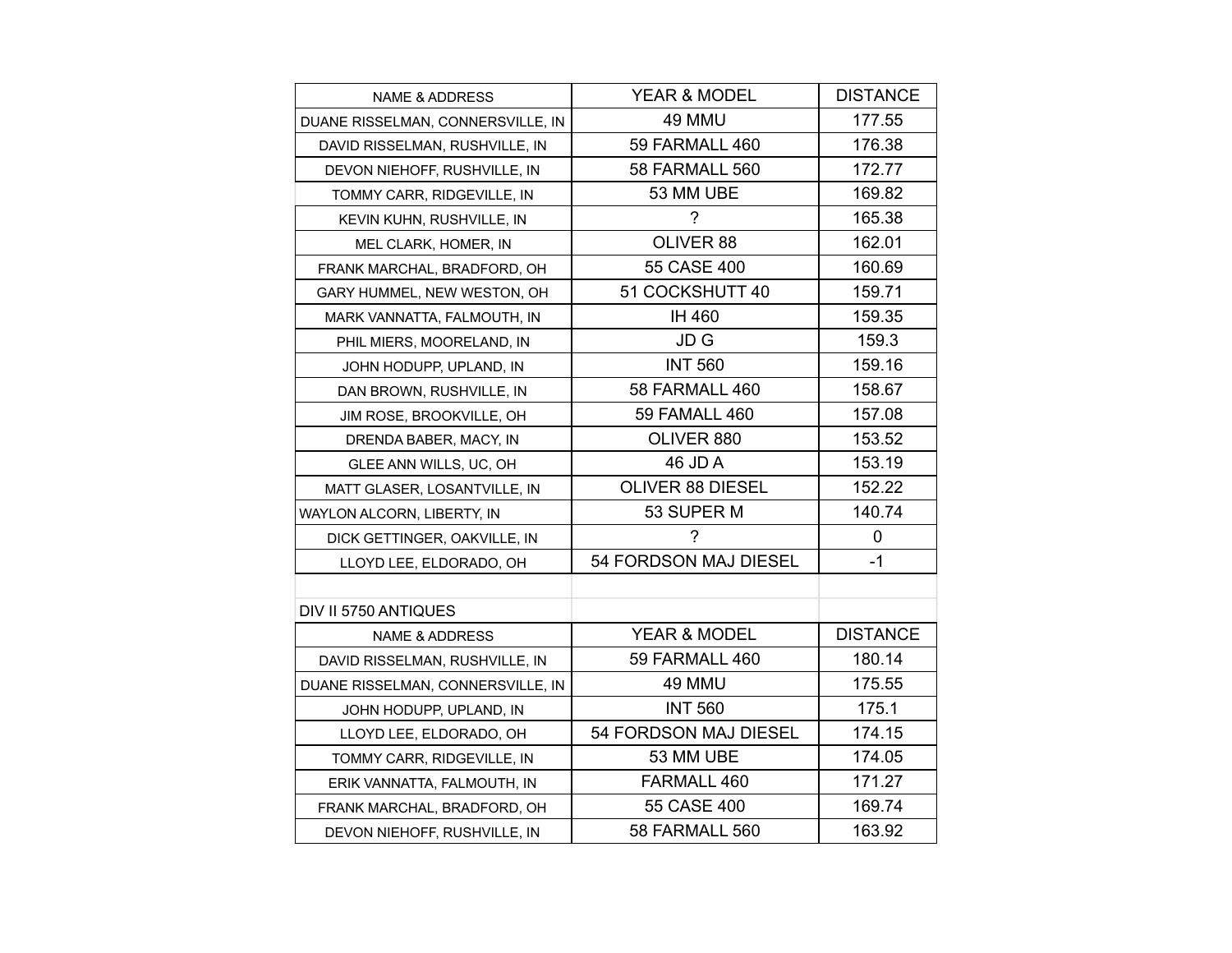| KEVIN KUHN, RUSHVILLE, IN         | $\tilde{?}$             | 162.04          |
|-----------------------------------|-------------------------|-----------------|
| DICK GETTINGER, OAKVILLE, IN      | 7                       | 126.37          |
|                                   |                         |                 |
| DIV II 6000 ANTIQUES              |                         |                 |
| <b>NAME &amp; ADDRESS</b>         | YEAR & MODEL            | <b>DISTANCE</b> |
| TOMMY CARR, RIDGEVILLE, IN        | 53 MM UBE               | 186.15          |
| DEVON NIEHOFF, RUSHVILLE, IN      | <b>58 FARMALL 560</b>   | 178.78          |
| RUSS MARCHAL, VERSAILLES, OH      | 55 CASE 400             | 175.95          |
| DUANE RISSELMAN, CONNERSVILLE, IN | 49 MMU                  | 172.68          |
| LLOYD LEE, ELDORADO, OH           | 54 FORDSON MAJ DIESEL   | 165.46          |
| DICK GETTINGER, OAKVILLE, IN      | 2                       | 154.99          |
|                                   |                         |                 |
| DIV II 6500 ANTIQUES              |                         |                 |
| <b>NAME &amp; ADDRESS</b>         | <b>YEAR &amp; MODEL</b> | <b>DISTANCE</b> |
| TOMMY CARR, RIDGEVILLE, IN        | 53 MM UBE               | 192.38          |
| FRANK MARCHAL, BRADFORD, OH       | 55 CASE 400             | 188.64          |
| DEVON NIEHOFF, RUSHVILLE, IN      | 58 FARMALL 560          | 186.55          |
| DUANE RISSELMAN, CONNERSVILLE, IN | 49 MMU                  | 185.49          |
| LLOYD LEE, ELDORADO, OH           | 54 FORDSON MAJ DIESEL   | 184.68          |
| DICK GETTINGER, OAKVILLE, IN      | ?                       | 155.04          |
|                                   |                         |                 |
| <b>DIV II 8500 8MPH</b>           |                         |                 |
| NAME & ADDRESS                    | YEAR & MODEL            | <b>DISTANCE</b> |
| JOHN SCHUAB, BOTKINS, OH          | JD 4320                 | 257.81          |
| BRIAN DIXON,, URBANA, OH          | 75 IH 966               | 257.68          |
| SARA JUTTE, BROOKVILLE, OH        | IH 1066                 | 251.22          |
| JOHN HURLEY, LEWISTONW, OH        | 75 IH 1066 "GRAY GHOST" | 250.2           |
| RJ RENNER, BROOKVILLE, OH         | IH 1066                 | $-1$            |
| WALTER HILL, ST PARIS, OH         | 78 INT 1486             | $-2$            |
|                                   |                         |                 |
| DIV II 8500 10 MPH                |                         |                 |